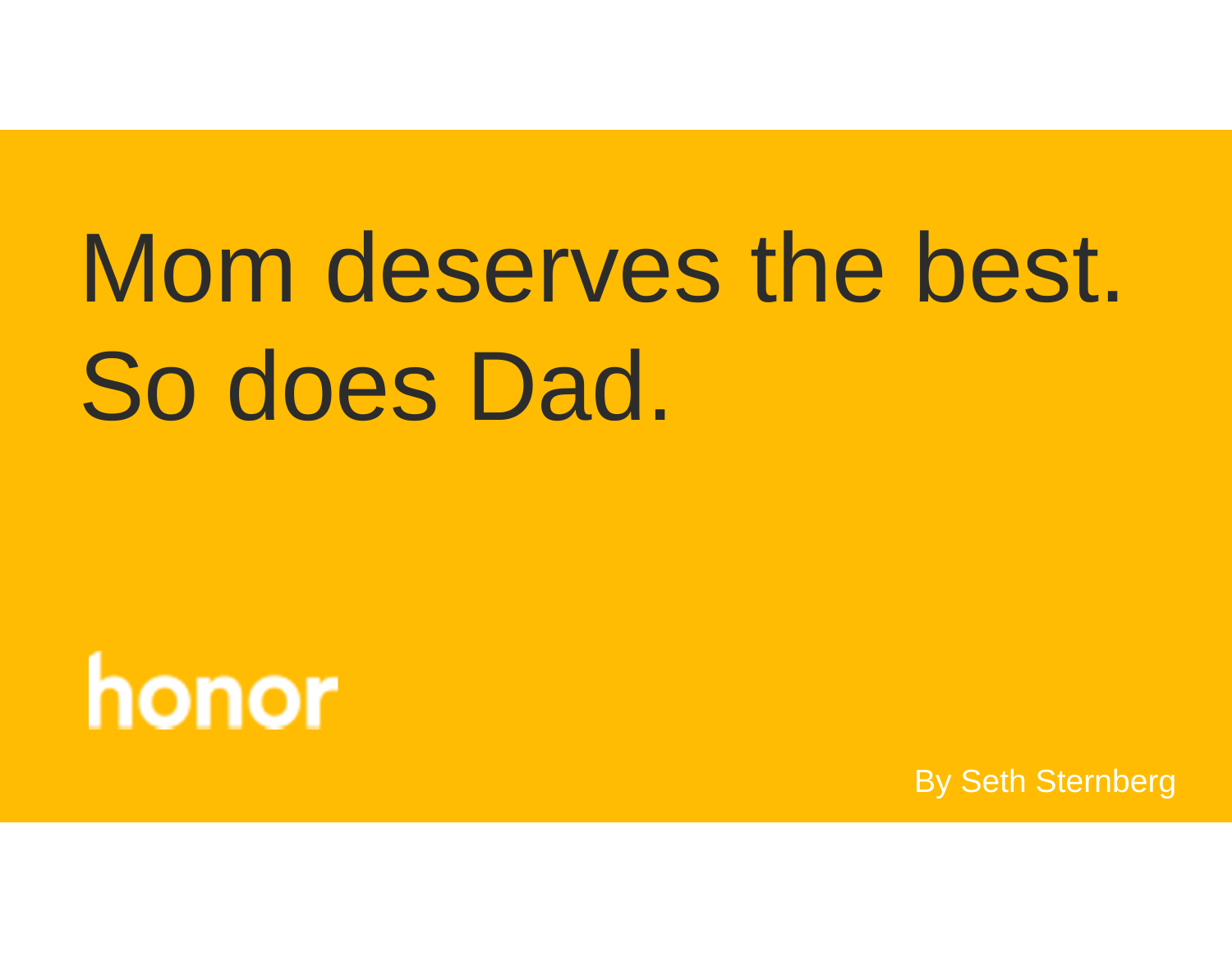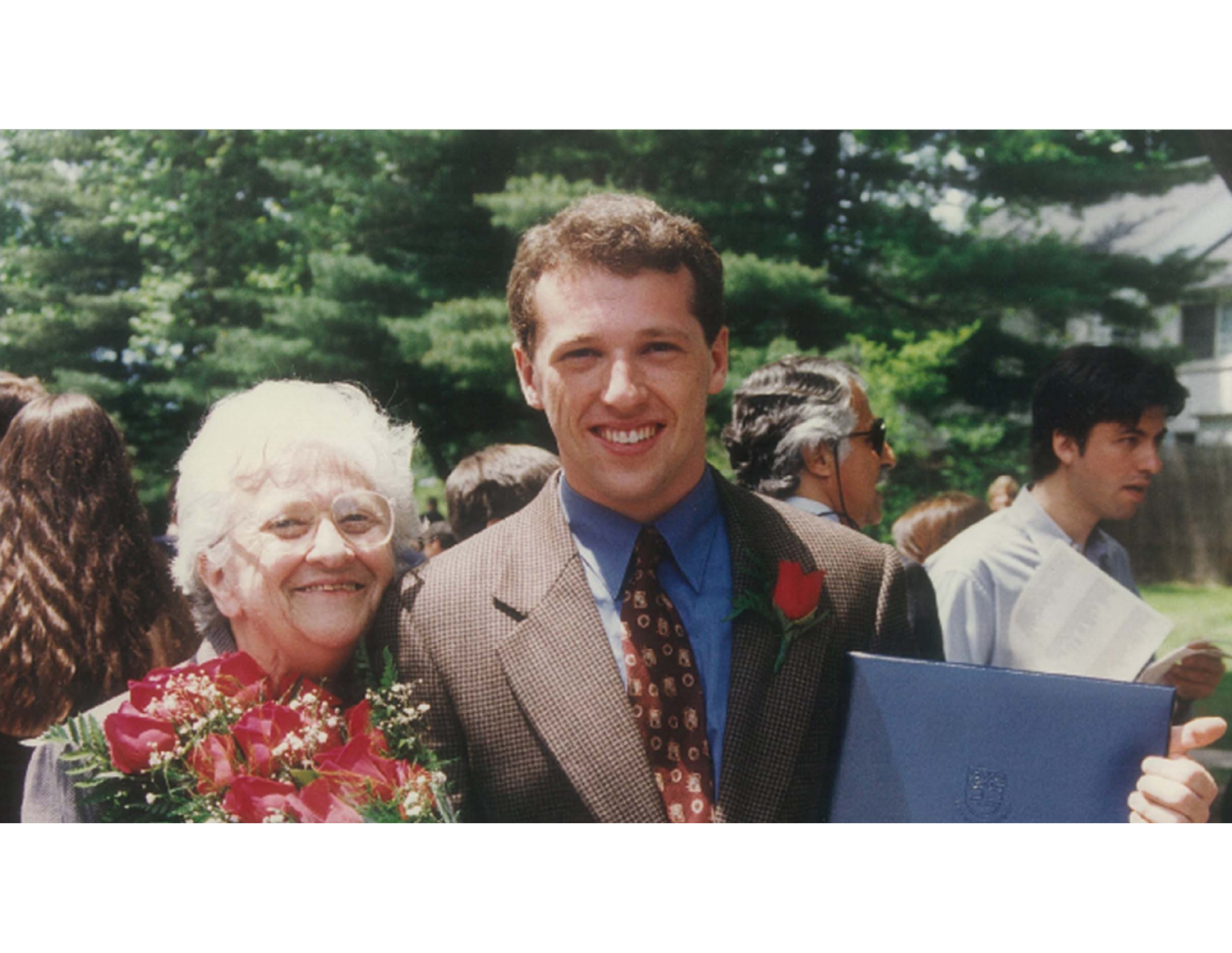

## Our mission is to bring joy, comfort, and grace to people as they age.

We've put together an amazing team, and raised \$20 million, led by Andreessen Horowitz, toward accomplishing this mission.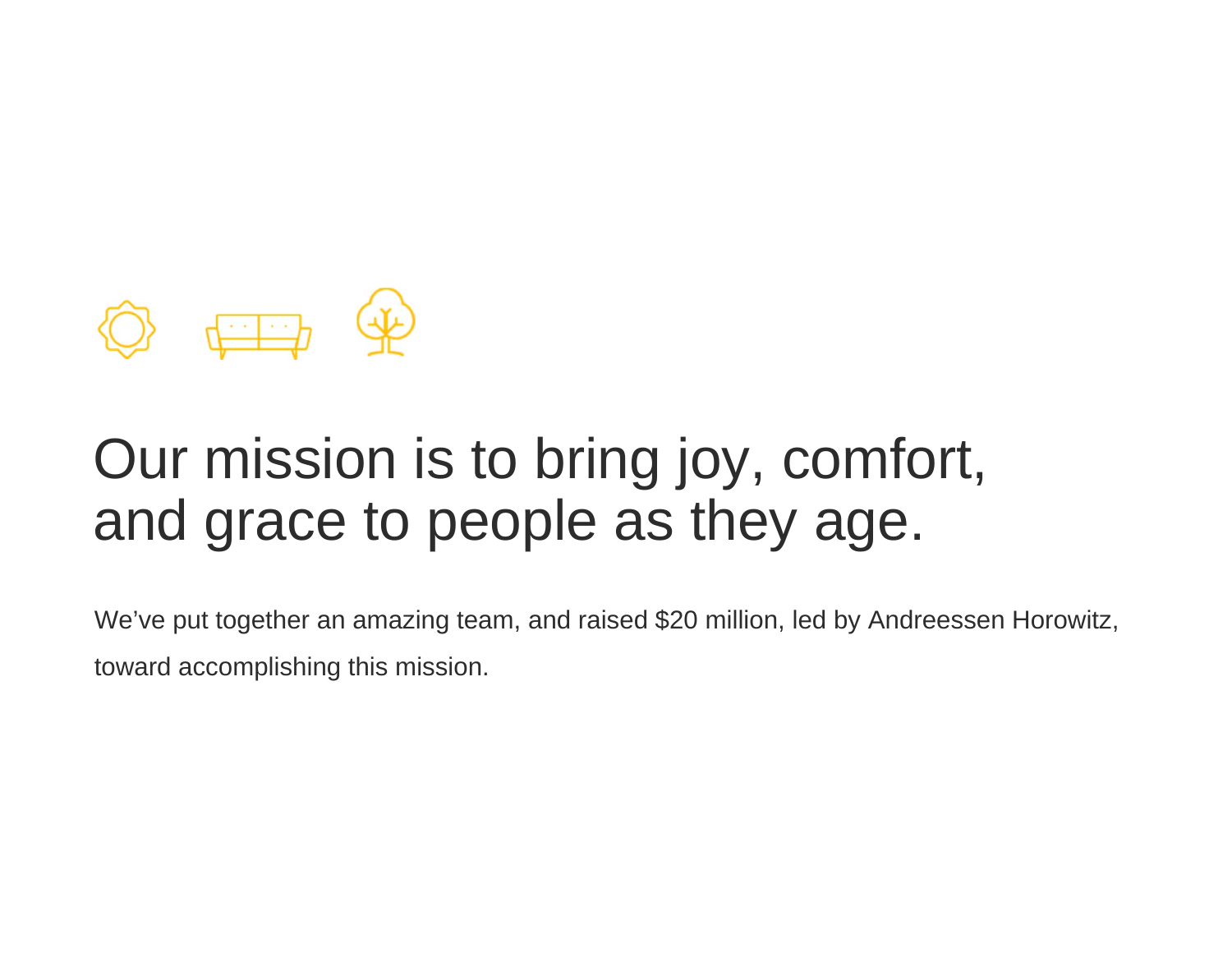#### Shrinking families

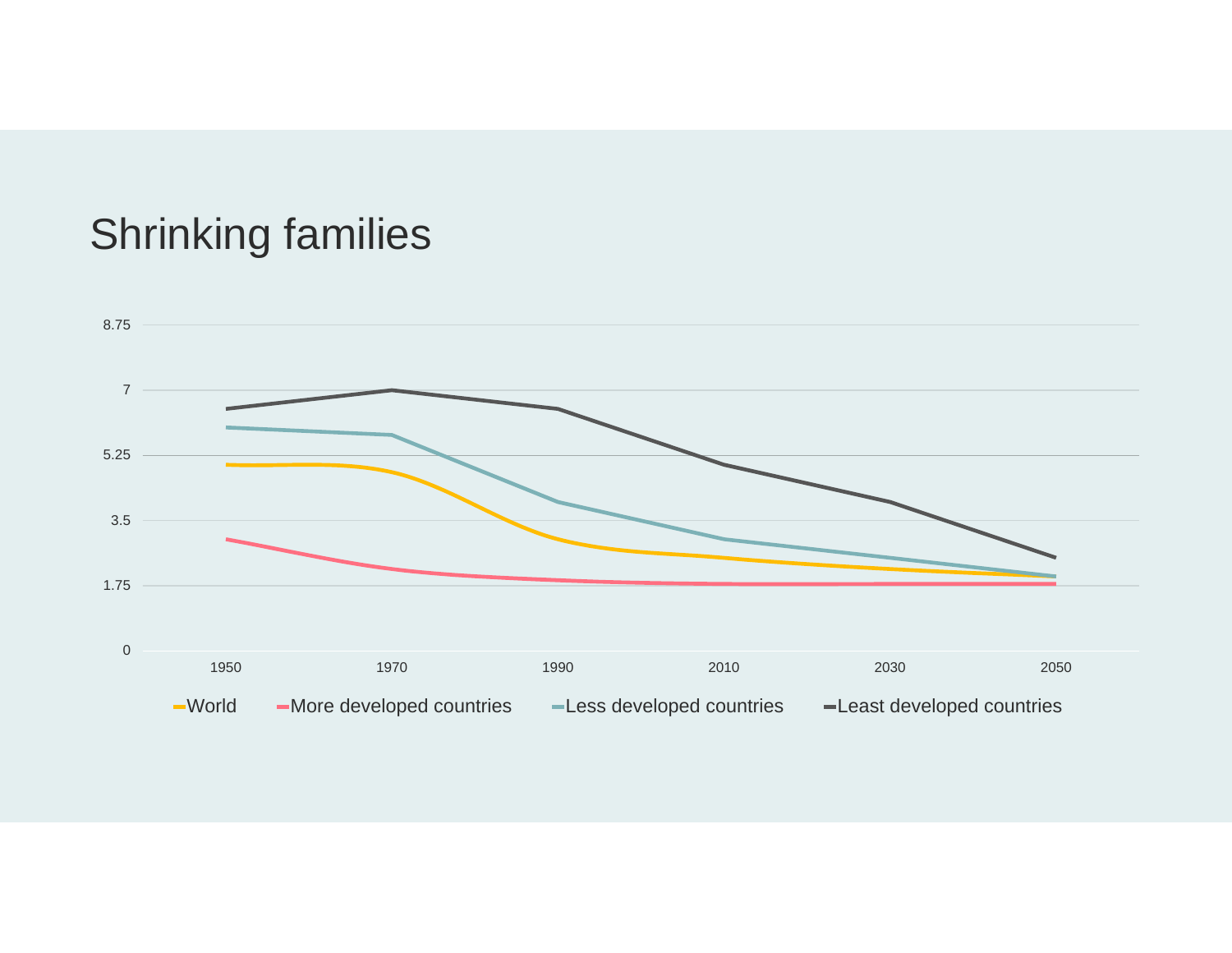#### Urban & rural population of the world, 1950-2030

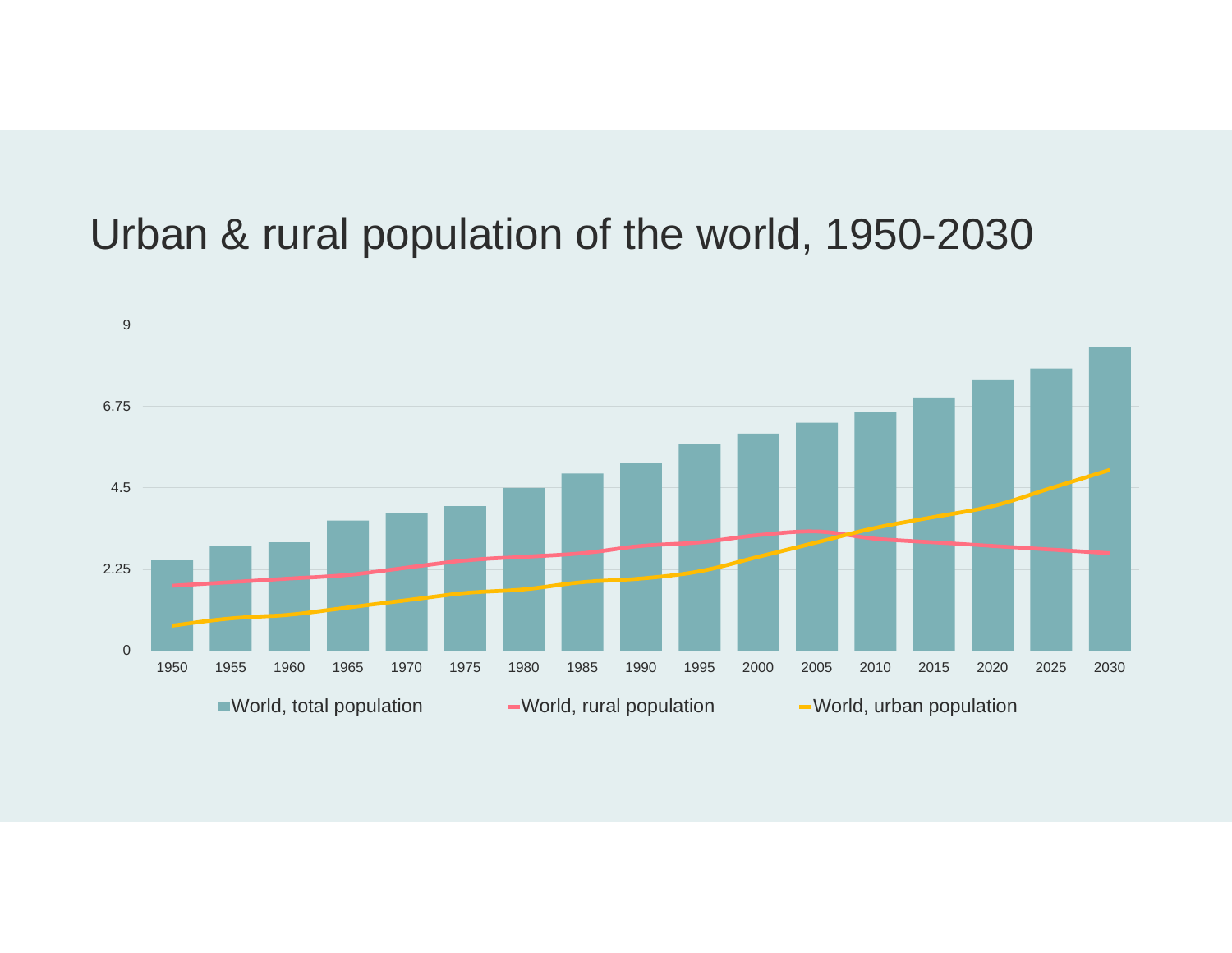We've failed to innovate for our parents:

Issues:

Belief that innovation driven by tech, older adults can't use it.

Entrepreneur's parents are often their solution.

Too much natural churn in the market.

We must change all that.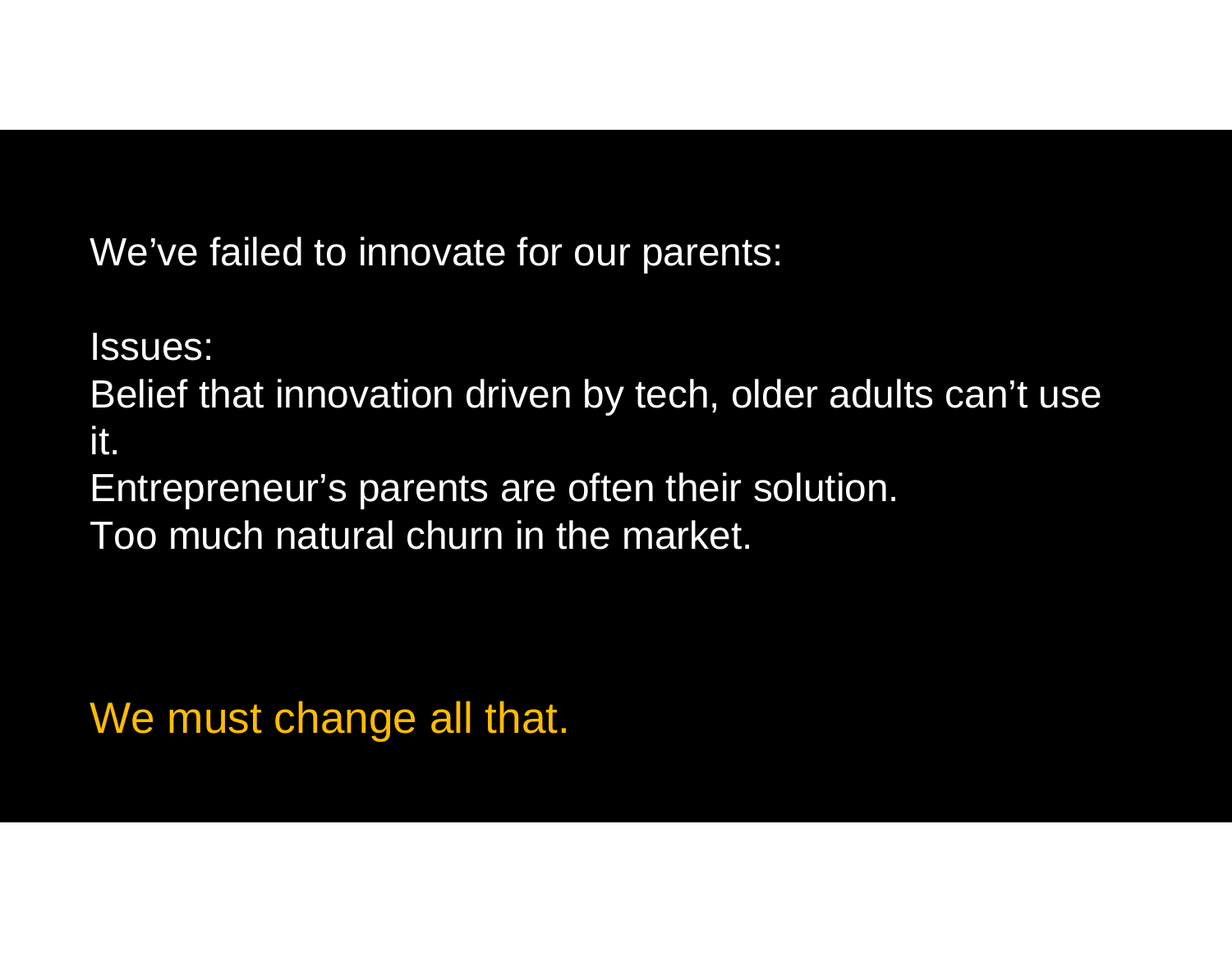### Redesign private duty in-home care from top to bottom.

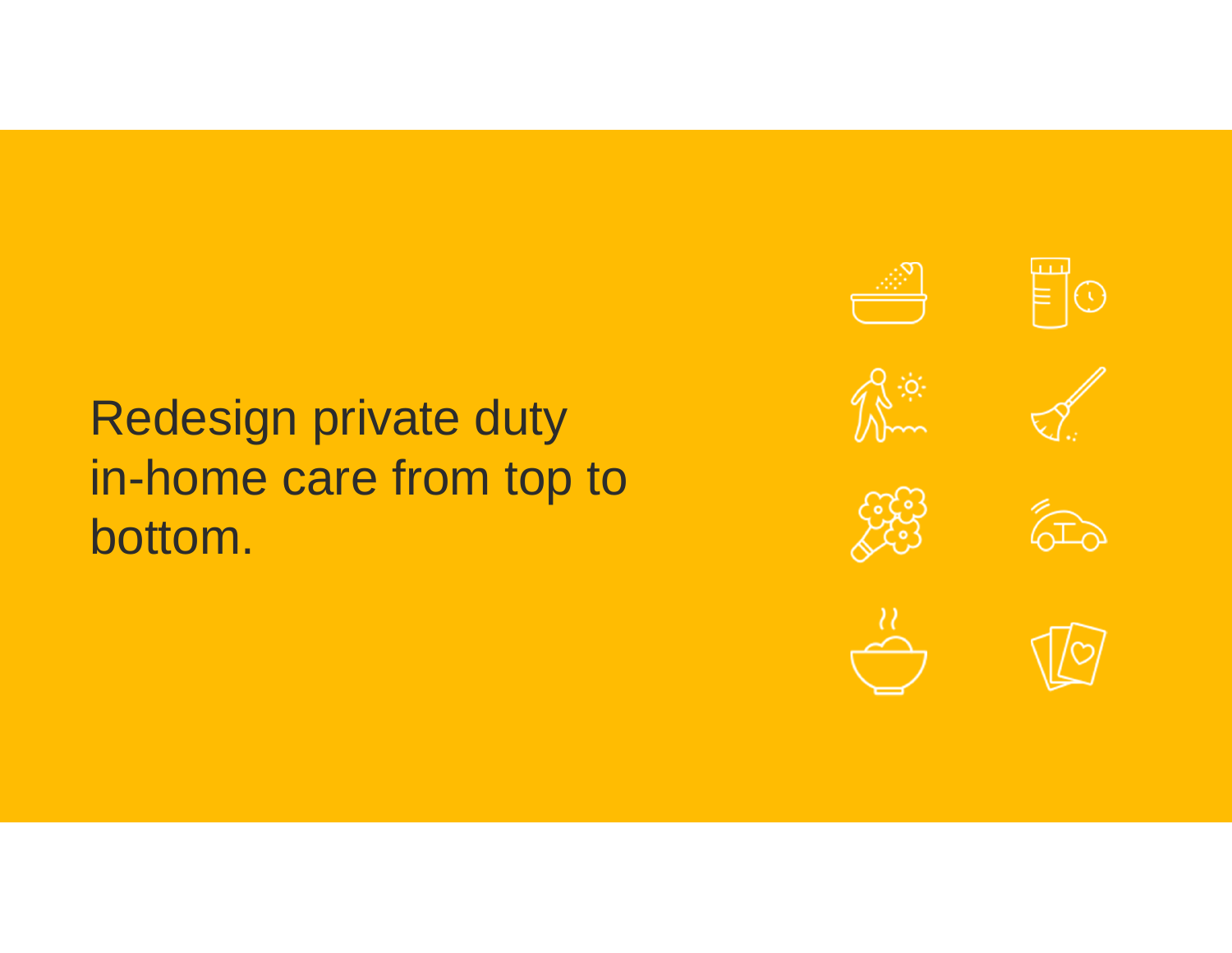





Care Professionals Senior Citizens Adult Children

Senior Citizens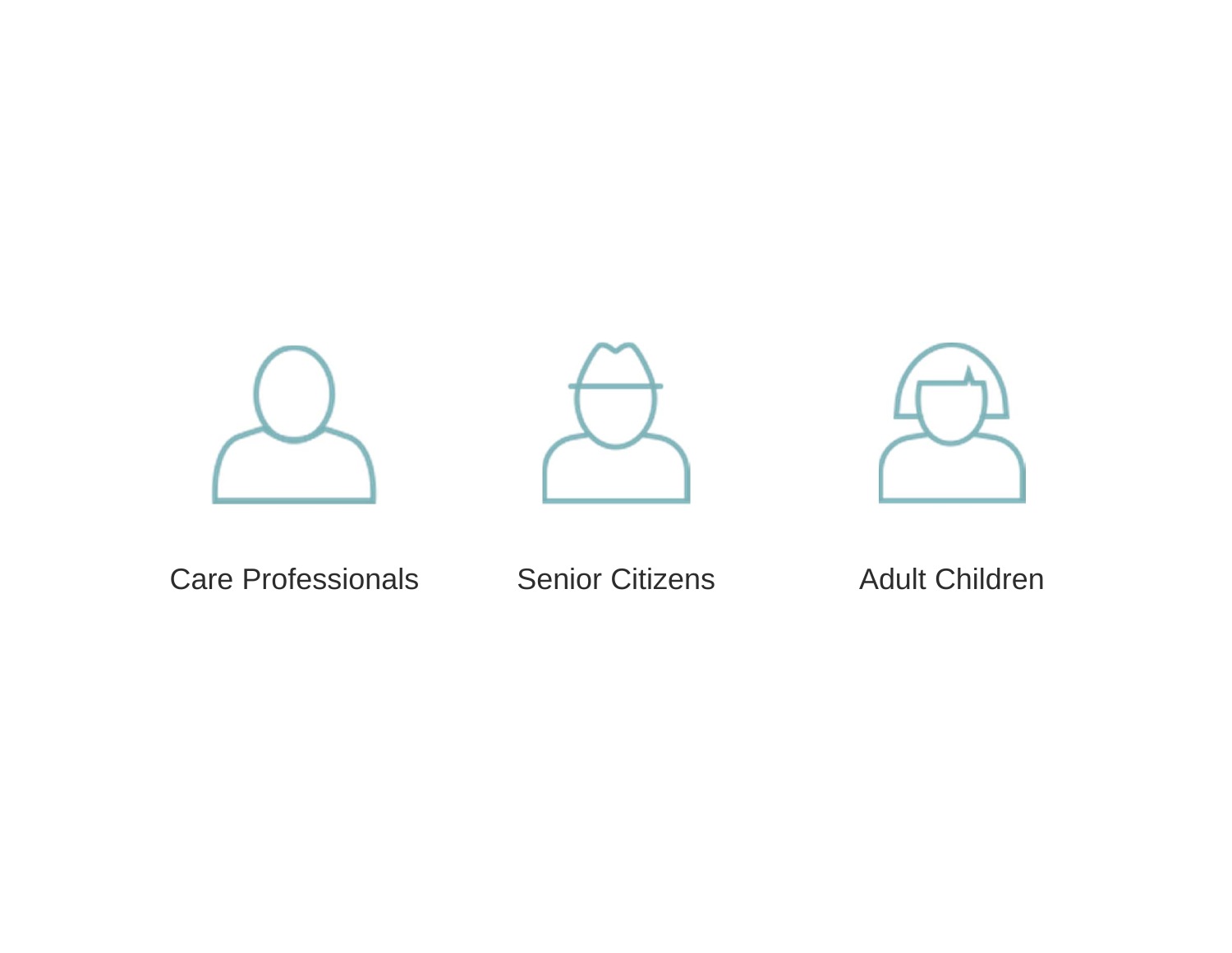

**三** Visits

 $\boxed{\bigcirc}$  Share photo

 $\overline{\bigcap}$ 

## Home care like you're there.

Home

**parent** 

honor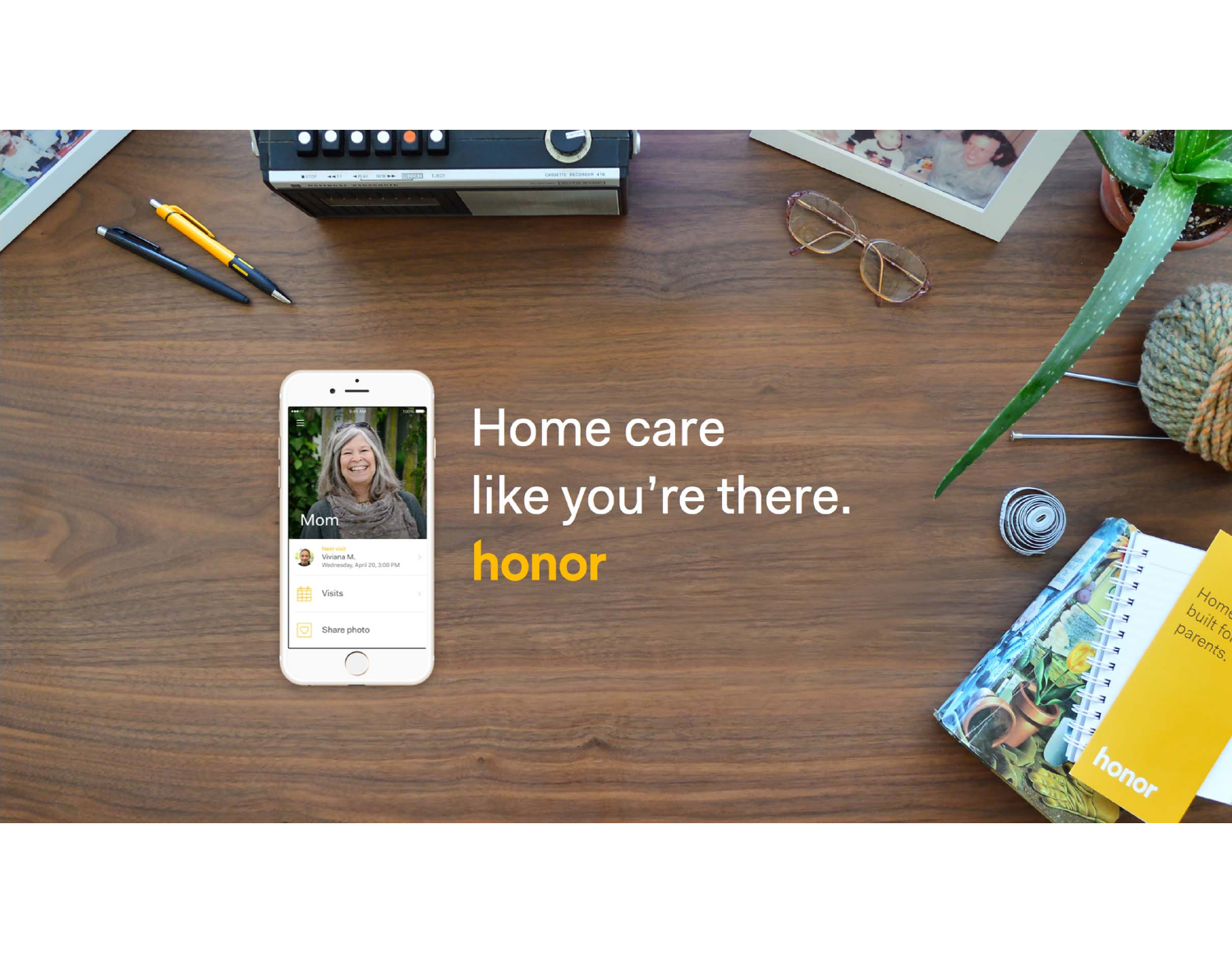# What does the underlying technology do?

#### Increase

Senior &Caregiver compatibility

Visibility & Involvement for family members

Care Pro earnings

**Quality** 

Accessibility



#### **Decrease**

Admissions & Re-admissions

Cost

Fraud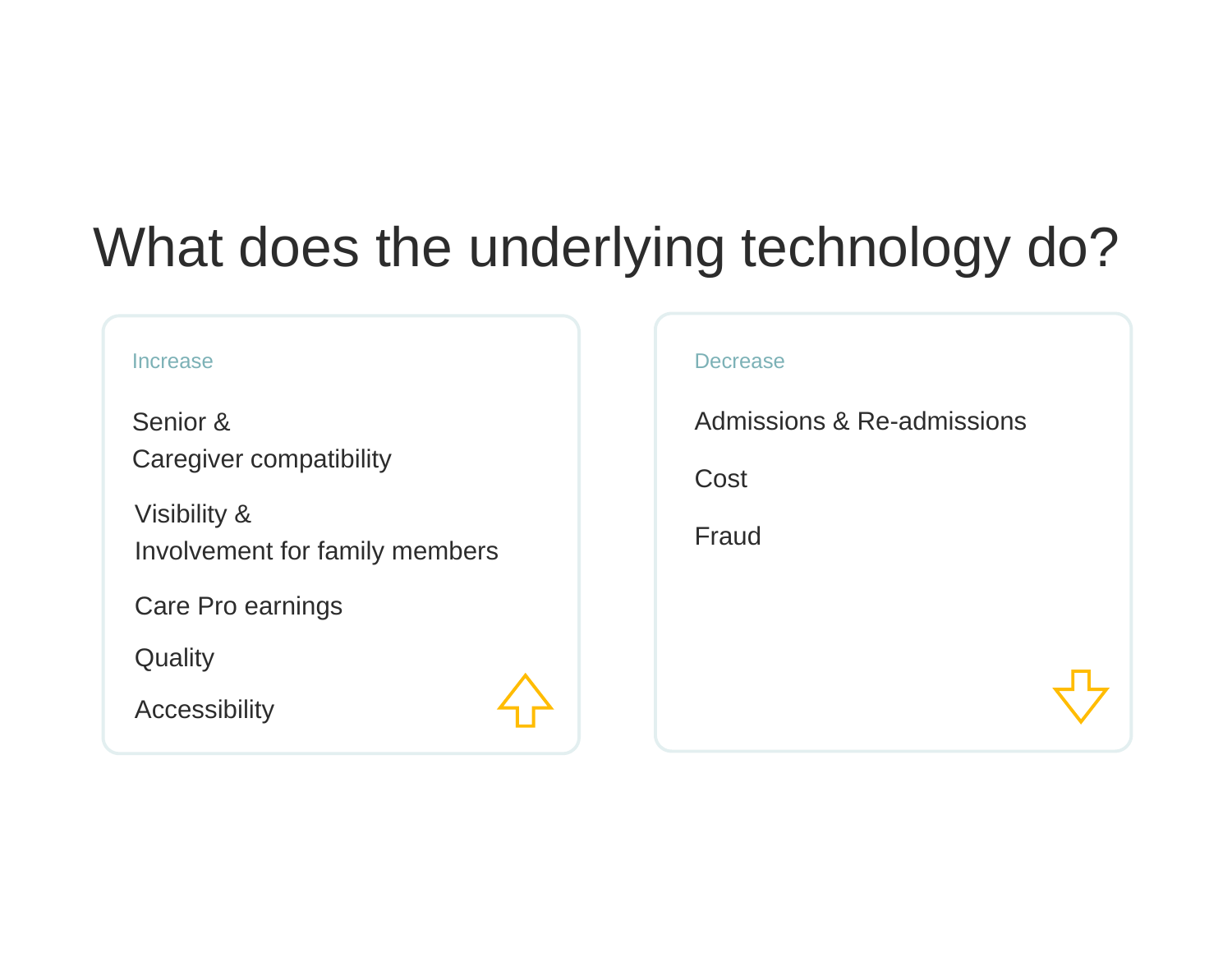### Federal recommendations

- Shine spotlight on the older adults opportunity: For investors, entrepreneurs, innovative large companies
- Experiment with Medicare funding for Private Duty Care: CMS Innovation Center (Currently only Medicaid, LTCI)
- 
- Programs for all 3 participants:
- The Senior (45M), the Caregiver (40M) & the Care Pro (2M)